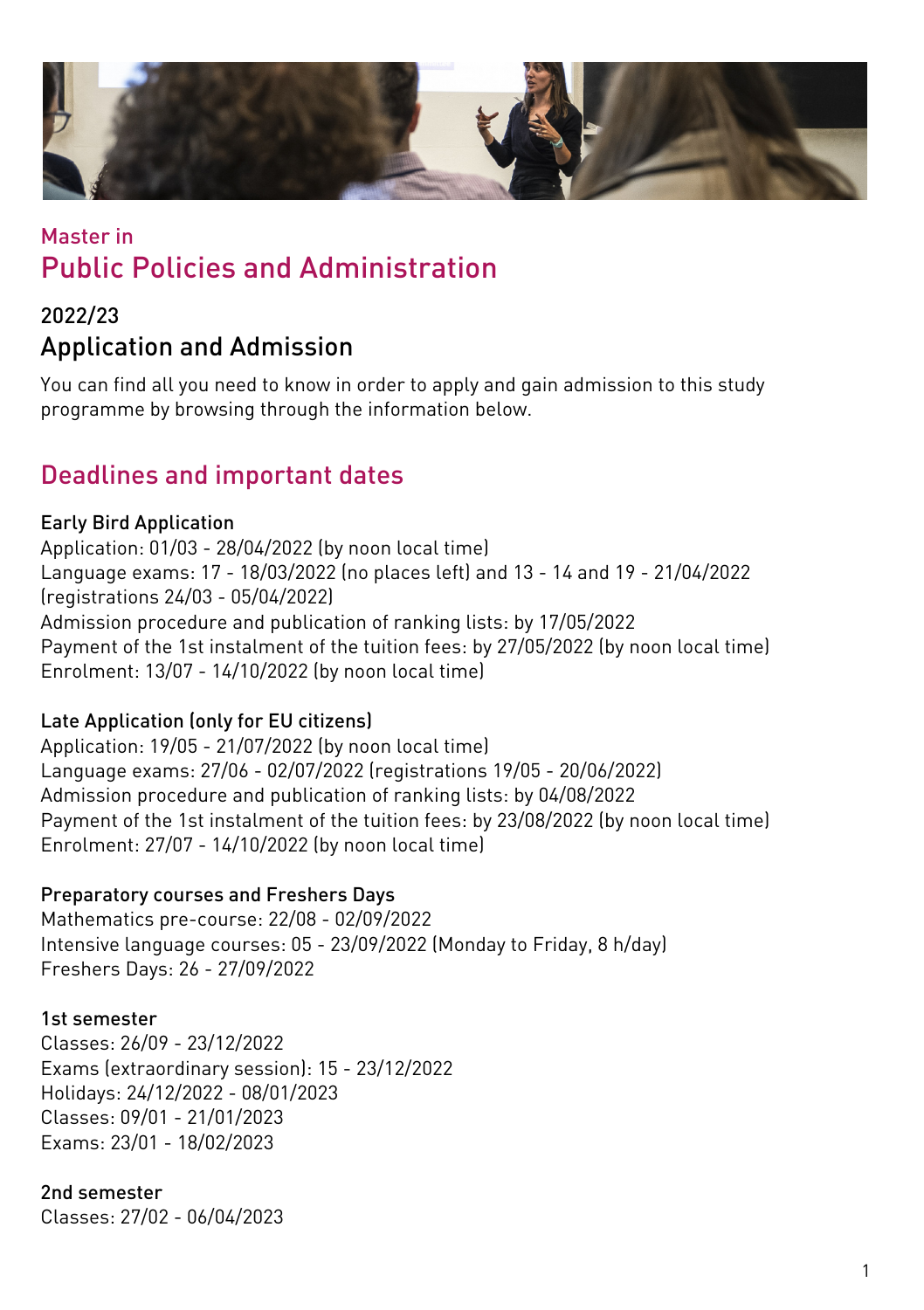Holidays: 07/04 - 10/04/2023 Classes: 11/04 - 10/06/2023 Exams (extraordinary session): 17 - 27/05/2023 Exams: 12/06 - 08/07/2023

Autumn session Exams: 28/08 - 30/09/2023

## Available places

EU citizens and citizens given parity of treatment Early Bird Application: 40 Late Application: 10

Non-EU citizens (living abroad) Early Bird Application: 5

The programme will only be offered if a minimum of 15 newly enrolled students is reached.

# Entry requirements

In order to gain admission to this programme you need one of the following qualifications:

1.a university degree (\*) in one of the following Italian degree classes or an equivalent qualification gained abroad:

- D. 270/04: Bachelor in the classes
	- L-14 Law Service Sciences
	- L-16 Administration and Organisation Sciences
	- L-18 Economics and Business Administration
	- L-20 Communication Sciences
	- L-33 Economics
	- L-36 Political Science and International Relations
	- L-37 Social Sciences for Cooperation, Development and Peace
	- L-40 Sociology
- D. 509/99: Bachelor in the classes
	- 02 Law Service Sciences
	- 14 Communication Sciences
	- 15 Political Science and International Relations
	- 17 Economics and Business Administration
	- 19 Administration sciences
	- 28 Economics
	- 31 Law Sciences
	- 35 Social Sciences for Cooperation, Development and Peace36 Sociology
- . D. 270/04: Master in the classes
	- LM-56 Economic Sciences
	- LM-77 Economics and Business Sciences
	- LMG-01 Law
- D. 509/99: Master in the classes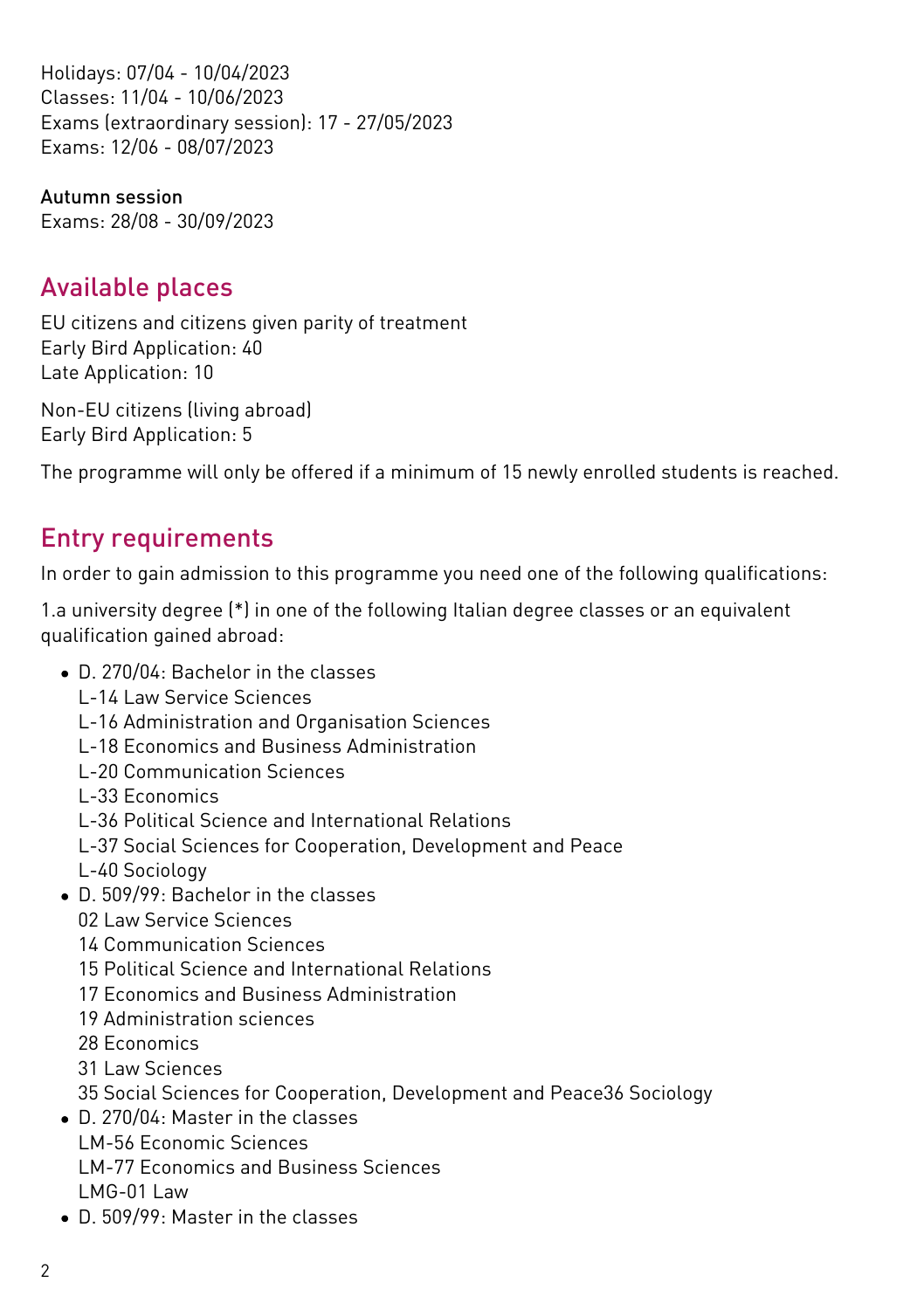64/S Economic Sciences 84/S Economics and Business Sciences 22/S Law

A final degree or university certificate from an Italian School of Law, Economics, Political Sciences or Sociology according to the regulation in force before M.D. 509/99.

(\*) Italian citizens who have obtained their degree abroad must also have a secondary school leaving qualification.

or

2. a university degree in a different class to the ones listed above or an equivalent qualification gained abroad. At least 6 credit points must have been acquired in the law subject area and/or in the economic/entrepreneurial subject area.

Credit points from the following scientific-disciplinary areas are recognised:

#### Law

- IUS/01 Private Law
- IUS/02 Comparative private law
- IUS/03 Agricultural law
- IUS/04 Commercial law
- IUS/05 Economic law
- IUS/06 Navigation law
- IUS/07 Labour law
- IUS/08 Constitutional law
- IUS/09 Institutions of public law
- IUS/10 Administrative law
- IUS/11 Canonical and ecclesiastical law
- IUS/12 Taxation law
- IUS/13 International law
- IUS/14 eu law
- IUS/15 Civil procedural law
- IUS/16 Criminal procedural law
- IUS/17 Criminal law
- IUS/18 Roman law and antique law
- IUS/19 History of medieval and modern law
- IUS/20 Philosophy of law
- IUS/21 Comparative public law

#### Economics and Statistics

- SECS-P/01 Economics
- SECS-P/02 Economic policy
- SECS-P/03 Financial sciences
- SECS-P/04 History of economic thought
- SECS-P/05 Econometrics
- SECS-P/06 Applied economy
- SECS-P/07 Business administration
- SECS-P/08 Economics and business management
- SECS-P/09 Business finance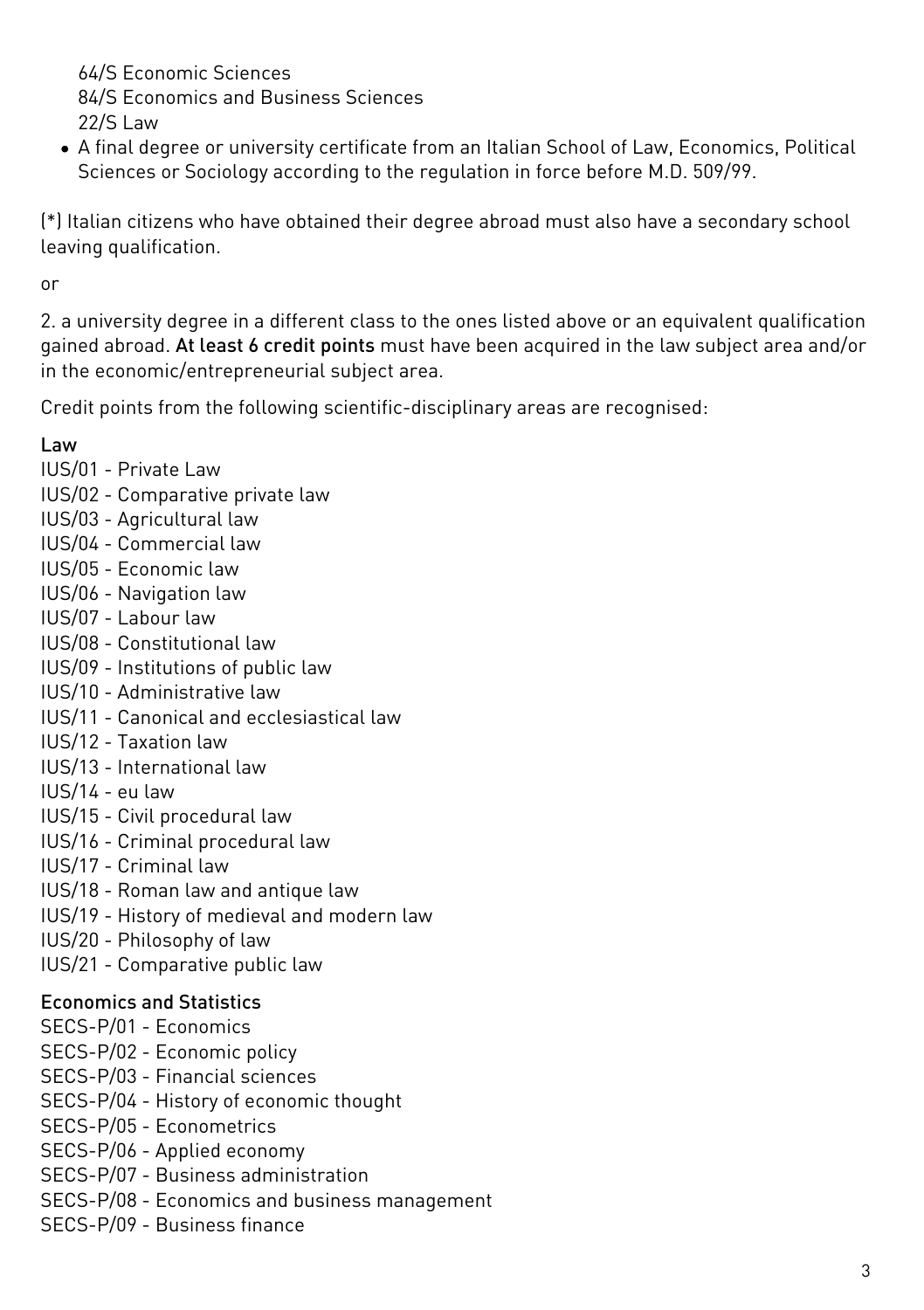SECS-P/10 - Business organisation

SECS-P/11 - Economics of financial intermediaries

SECS-P/12 - Economic history

SECS-P/13 - Merchandise sciences

SECS-S/01 - Statistics

SECS-S/02 - Statistics for experimental and technological research

SECS-S/03 - Economic statistics

SECS-S/04 - Demography

SECS-S/05 - Social statistics

SECS-S/06 - Mathematics for economics

ING-IND/35 - Economics managerial engineering

#### If you have not yet graduated at the time of application:

You can apply if you have acquired at least 140 credit points (ECTS). In this case you will be admitted conditionally, and you will need to submit your diploma by the enrolment deadline.

#### If you graduate after the enrolment deadline:

You cannot enrol and you will lose your place, which will be offered to the subsequent applicant in the ranking list. In this case you should not pay the tuition fees to secure your admission. You will be able to submit a late enrolment request and, only if there still are available places, you will be allowed to enrol by 16 December 2022.

To be admitted, you must fulfil the language requirements indicated in the section "Language requirements".

According to national regulations, simultaneous enrolment in a maximum of 2 programmes is possible (however, the two programmes must not belong to the same class, e.g.,  $LM - 63/LM - 63$ 

## Language requirements

The official teaching languages are German, Italian and English. Therefore, the following language requirements apply, otherwise you will be excluded from the admission procedure:

Entry level (to gain admission) 1st language: C1 2nd language: B2 3rd language: no level required

A B1 level in the third language is the minimum requirement for taking curricular examinations in that specific language.

Exit level (to graduate) 1st language: C1 2nd language: C1 3rd language: B1

The levels of the Common European Framework of Reference apply.

Your first language is the language in which you have the highest level of proficiency (C1). Your third language is instead the language in which you are weaker (or in which you are an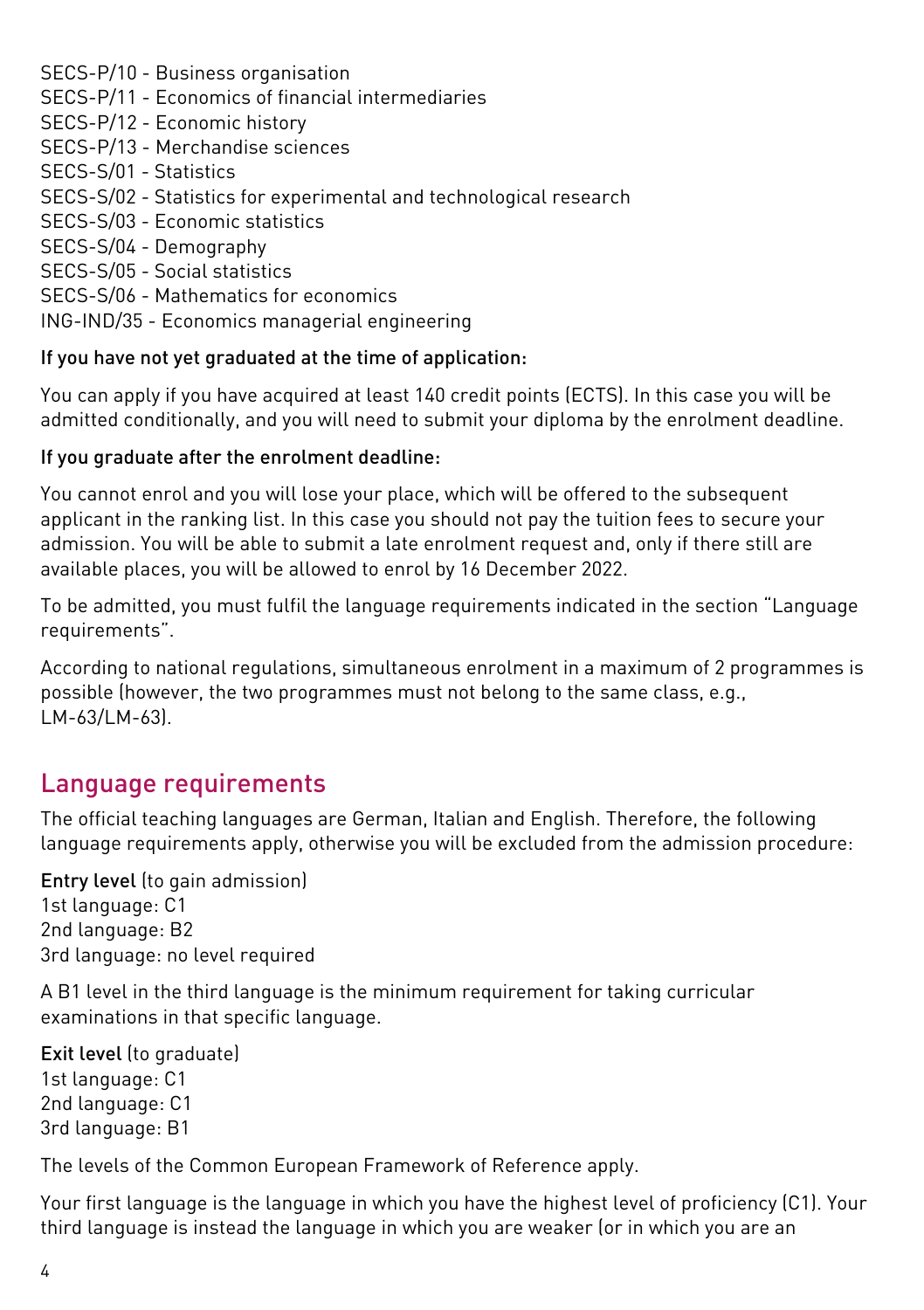absolute beginner).

You can demonstrate your language proficiency in the application portal (in the section "upload language certificates" and/or "enrol for language exams") after you have created an application in the section "create/manage applications". The certification is mandatory for the first and second language, for the third language it is recommended (from B1 onwards).

- In case your final certificate has been awarded by an Italian public institution, you need to submit a self-declaration.
- In case your final certificate has been awarded by a foreign public institution, you need to upload diploma scanned copy of the original.

#### You can demonstrate language proficiency through:

- 1. the main teaching language in your final high school year if German, Italian or English (recognised as C1) (Ladin upper secondary schools: recognised as B2 in German and Italian).
- 2. a bachelor or master degree in Italian, German or English (recognised as C1). unibz graduates must upload the language certificates obtained and/or declare that they have passed language exams at the unibz Language Centre (B2, B2+ or C1)
- 3. a recognised language certificate (see the list of recognised certificates: <https://www.unibz.it/en/services/language-centre/study-in-three-languages/>) If you cannot upload the certificates, you can send them by e-mail as PDF files or deliver them in person to the Language Centre by the application deadline (see "Deadlines" section).
- 4. language exams organised by the unibz Language Centre. You can register for these exams online through the application portal (in the section "enrol for language exams") after you have filled out your application in the section "create/manage applications". The registration periods are indicated in the "Deadlines" section. If you start your application outside a language exams registration period, you must return to the portal during one of the periods indicated above in order to register for an exam.

Information regarding the structure of the language proficiency exams, their duration, their administration, and typical processing time for the publication of the results can be found on the following webpage: <https://www.unibz.it/en/services/language-centre/language-exams/>.

#### Secondary schools in a foreign country/Bi- or multilingual schools

If the foreign language proficiency levels (for German, Italian, or English) are explicitly indicated on the diploma of graduation according to the Common European Framework of Reference (i.e., B1, B2 or C1), and if all four language abilities (reading, listening, speaking, writing) have been assessed, then the indicated levels will be accepted as a proof of proficiency for the second and/or third language.

Please upload your school-leaving certificate to the application portal in the section "upload language certificates" under the respective language. The Language Centre will decide on its recognition.

#### Third language/Intensive language courses in September

If you have already acquired a language certificate in the third teaching language, please upload it to the portal. If you are not able to certify your language competence in the third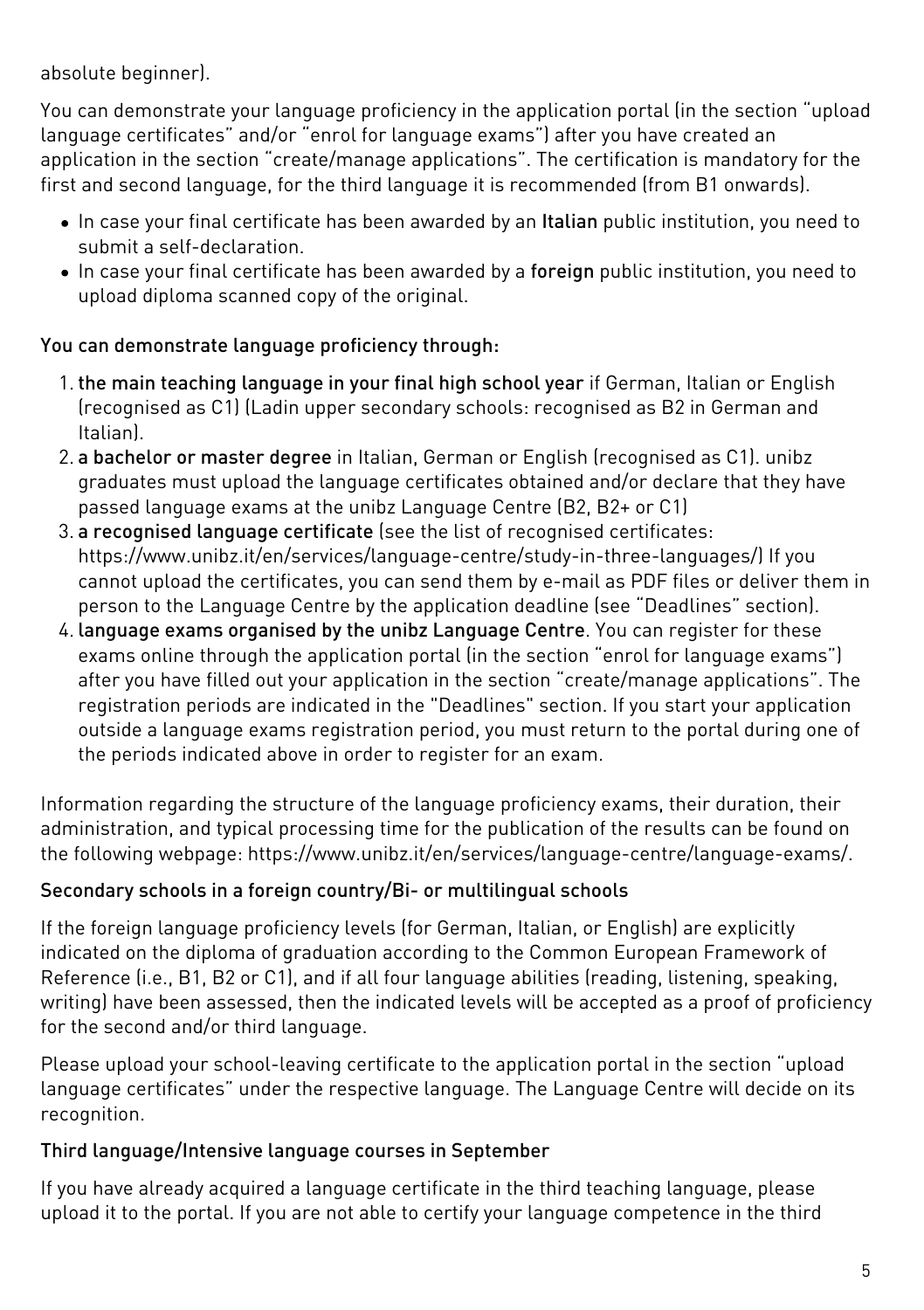language and you are admitted to unibz, you will have to take a placement test. You will receive further information about the test by e-mail. Based on the result of the placement test, you will be assigned to a certain learning path so that you will be able to reach level B1 as soon as possible.

If you are an absolute beginner in the third language, or if you have a level below B1, you may attend a three-week intensive language course during the pre-semester session in September in order to start the learning path.

The dates of the extensive courses are indicated in the "Deadlines" section. Beginner courses (A1) will be offered exclusively during the pre-semester intensive course session in September will no longer be offered during the academic year. Therefore, absolute beginners should start their learning path for the third language by attending the intensive courses in September.

There will be extensive courses (4 hours per week) during the semesters and intensive courses (8 hours per week) during the time between semesters.

The language courses offered by the Language Centre are free of charge and aim to help the students reach the level B1 in the third language after the first study year.

## Online Application

Your application must be submitted online through the [Application Portal](https://aws.unibz.it/exup). The deadlines are indicated in the "Deadlines" section.

- You need to create an account and upload a valid ID card or passport (front/back). Please note: if your document is invalid, incomplete or unreadable, you will be excluded from the admission procedure;
- Fill in the online form and upload the attachments listed under "Admission procedure";
- If you gained your qualification abroad, you must also upload the diploma of your qualification: if you are not yet in possession of the diploma, you'll need to upload it upon enrolment;
- Complete and submit the online application by the deadline. Once the application has been sent, it cannot be modified. Filled-in forms which have not been sent correctly will not be taken into consideration.

Please note: Mendacious declarations will be criminally prosecuted and will result in the automatic exclusion from the ranking list.

#### EU-Citizens and equivalent

You might apply for more than one study programme. If you are excluded in the first session, you might apply again in the second one.

#### Considered as equivalent are:

- 1. Citizens from Norway, Iceland, Liechtenstein, Switzerland, San Marino and the Vatican City State;
- 2. Non-EU citizens with a valid permit to stay in Italy (see article 39, paragraph 5 of decree no. 286 of 25.07.1998: "permesso di soggiorno" (residence permit) for work, family reasons, political or humanitarian asylum, religious reasons). In this case, you apply directly to the University as described above and must submit a copy of your valid permit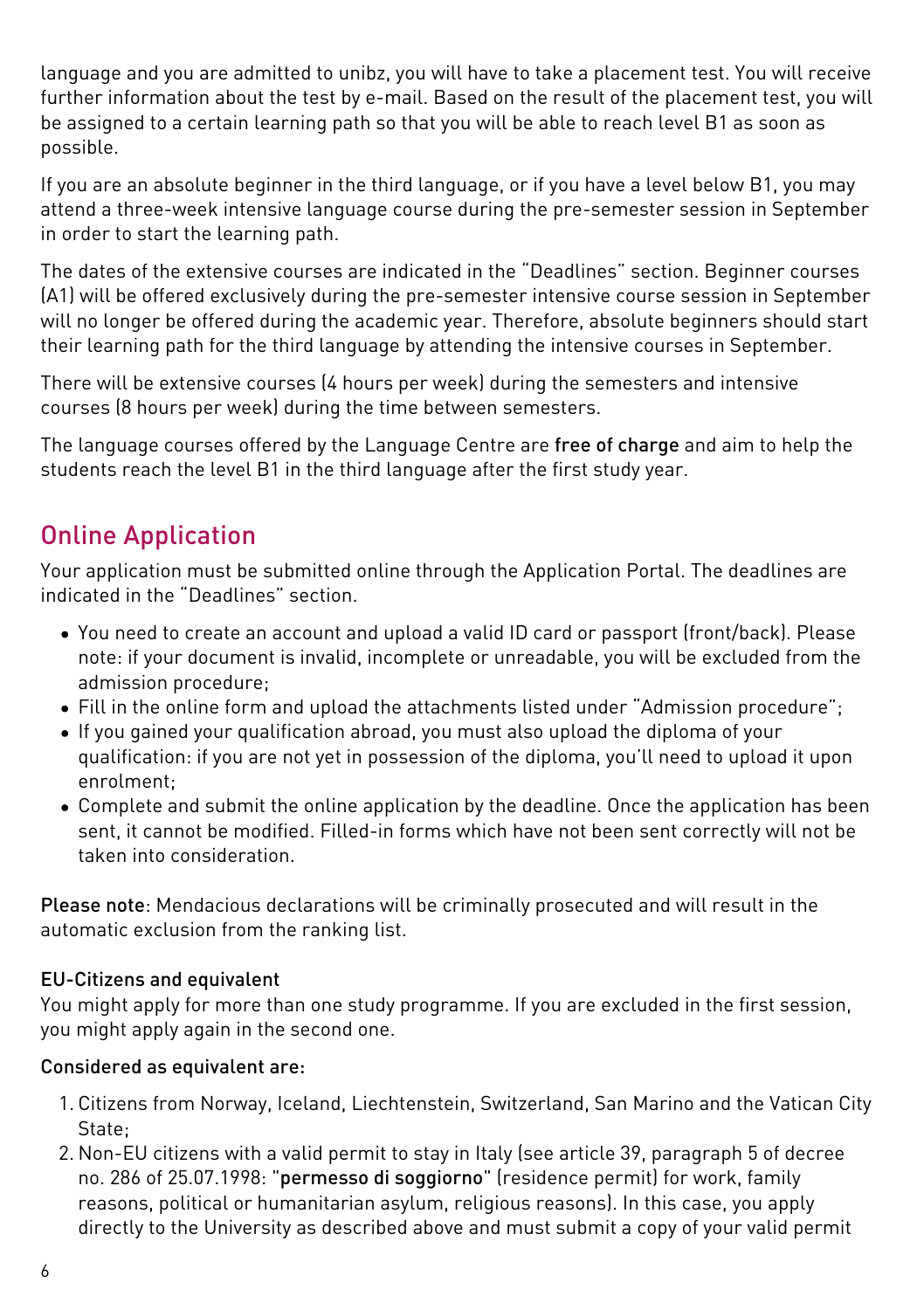to stay. A permit to stay for study reasons or a visa for tourism is not. If the permit has expired, you must attach a renewal request. Please note that if you do not upload the permit in the application portal, you will be automatically considered a non-EU citizen living abroad and therefore subject to the admission procedure through the Italian authorities in your country of origin.

#### Non-EU-Citizens (living outside of Italy)

Only one application period is offered. After the deadline it is not possible to apply anymore. Application fee: € 30.

Once the ranking list has been published, if you have gained admission, secure it by paying the first instalment and then start your visa application on the [Universitaly portal.](https://www.universitaly.it/index.php/) The application on Universitaly is mandatory, otherwise you will not be allowed to enrol. On Universitaly you can apply for one study programme only.

# Admission procedure

The admission procedure is based on the following criteria:

#### 1. Grade average (max. 70 points)

- If you have already graduated: Final grade, given in xx/30
- If you have not graduated yet: The grade average of the passed university exams given in xx/30

In case of a bachelor concluded with the highest grade and the mention "summa cum laude", 2 additional points will be awarded.

#### 2. Further language proficiency

You will receive 10 points if you demonstrate a B2 level in the third language.

For details, please see the paragraph "Language requirements for admission".

#### 3. Prior knowledge

You will receive an additional maximum of 20 points if you have completed or are in the process of completing one of the following degree classes, or if you have another recognised degree awarded abroad:

D.M. 270/04: Bachelor in the classes

- L-14 Law Service Sciences
- L-16 Administration and Organisation Sciences
- L-18 Economics and Business Administration
- $\cdot$  L-33 Economics

#### D.M. 509/99: Bachelor in the classes

- n° 02 Law Service Sciences
- n° 17 Economics and Business Administration
- n° 19 Administration Sciences
- n° 28 Economics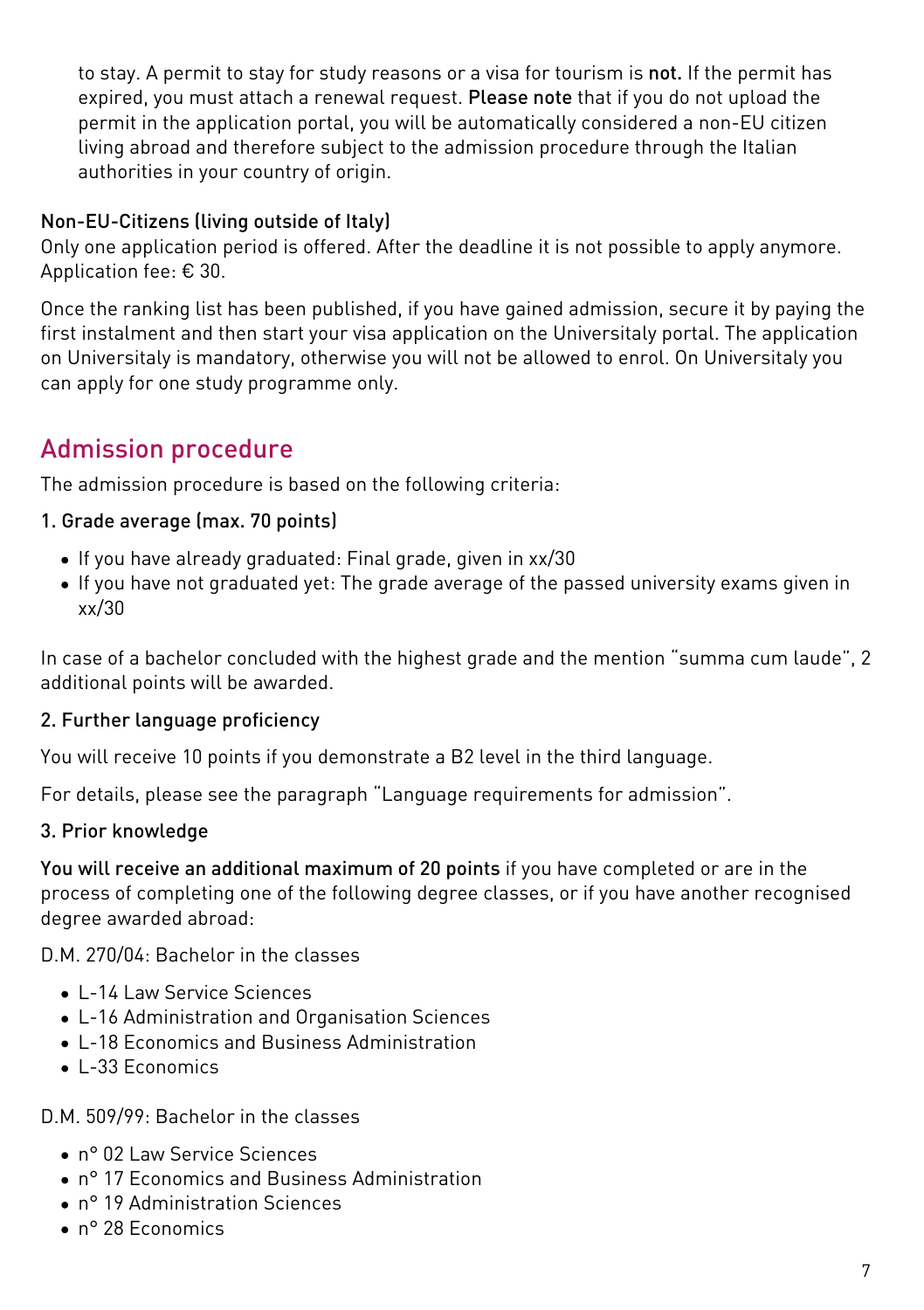n° 31 Law Sciences

M.D. 270/04: Master in the classes

- LM-56 Economic Sciences
- $\bullet$  LM-77 Economics and Business Sciences
- LMG/01 Law

M.D. 509/99: Master in the classes

- 64/S Economic Sciences
- 84/S Economics and Business Sciences
- $\bullet$  22/S Law

Or if you have obtained a degree or a university certificate according to the former study regulations (before M.D. 509/1999), considered equivalent to one of the classes listed above.

As an alternative, you will receive up to a maximum of 5 points if you have successfully attended one or more courses in the subjects taught in this master programme (also at other universities). The 6 credit points required for admission to the master will not be considered.

In the event of equal scores, priority will be given to the applicant who has obtained the highest score for the first criterion. If scores are still equal, the younger applicant will have priority.

Courses included in the programme of the Master in Public Policies and Administration are not valid for the acquisition of the 6CPs required for admission.

Courses that have been taken into consideration in order to achieve the 6 CPs necessary to gain admission to the master programme cannot be recognised for a possible career abbreviation.

If you still need to graduate and/or certify the remaining exams you must sit, you are provisionally admitted in the ranking lists.

#### In the application portal, you shall upload:

#### 1. Qualification:

- if graduated in Italy: diploma supplement or self-declaration (following the Italian D.P.R. no. 445/2000) of the degree awarded with the exams passed (if graduated) or with the exams passed (if not graduated yet);
- if graduated abroad: diploma supplement or final degree certificate with exams passed (if graduated) or transcript of records (if not graduated yet) in Italian, German or English.

The above must contain the following information: final grade, exams passed with grade and date of passing, credit points, scientific fields (the latter only for Italian titles).

For qualifications obtained abroad, also: scale of grades awarded by the university of provenance (with a minimum final grade to obtain the qualification and a maximum final grade achievable).

The Faculty reserves the right to request a description of the contents of the courses and/or teaching hours where necessary.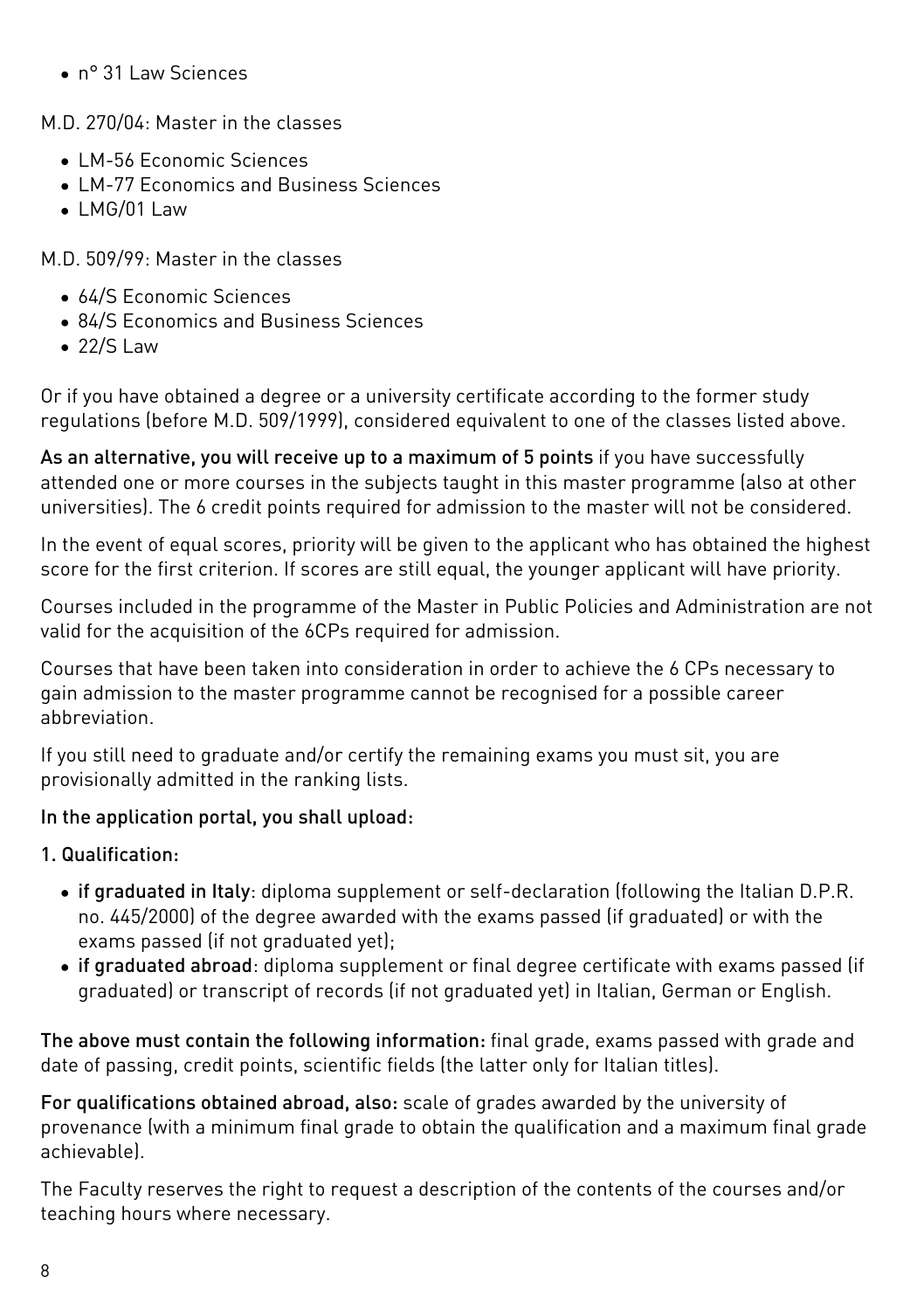2. Excel file: If you have not graduated vet, you must confirm that you have acquired at least 140 credit points (ECTS) in your course of origin. Please use the excel file available in the application portal.

3. Optional language certificates (see point 2 - Further language knowledge).

Please note that mendacious declarations will be sanctioned by criminal law and will result in your automatic exclusion.

### Ranking lists

The Admission Committee will only evaluate the documents uploaded in the portal by the application deadline. The ranking lists will be published [here](https://www.unibz.it/en/applicants/ranking-lists/?stage=Stage) and are only valid for the respective academic year.

# Secure your admission and enrolment

If you have been admitted to more than one study programme, you can secure your admission for a maximum of 2 programmes by paying the designated rate twice. By confirming your place, you renounce admission to the other programmes.

#### 1. Choose the study programme and pay the fees (to secure your admission) in the application portal.

The deadlines are indicated in the "Deadlines" section.

If you do not meet this deadline, you will automatically be excluded and the next applicant in the ranking list will be admitted.

For EU citizens and citizens given parity of treatment only: any remaining places of the early bird application, will be offered in the late application.

Please note that you do not gain full student status by only paying the tuition fees. This status will only be acquired upon enrolment. If you have secured your admission, there will be no refund of the tuition fees unless you do not pass your secondary school final exam or, in the event of non-EU applicants living abroad, you do not receive the documents necessary for enrolment from the Italian authorities in your country.

### 2. Enrol online in the application portal.

The deadlines are indicated in the "Deadlines" section.

Enrolment is recommended as early as possible, so you have the possibility to upload incomplete documents before the deadline.

If you do not meet the enrolment deadline, you will be excluded and the next applicant in the ranking list will be admitted.

### Admission with reservation:

If you do not have the required academic qualification, you will be given a conditional offer for a study place and you must submit your qualification upon enrolment. If you achieve your qualification after the enrolment deadline, you cannot enrol, and you will lose your place which will be offered to the subsequent applicant in the ranking list. Advice: If you achieve your qualification after the enrolment deadline, you should not pay the tuition fees to confirm the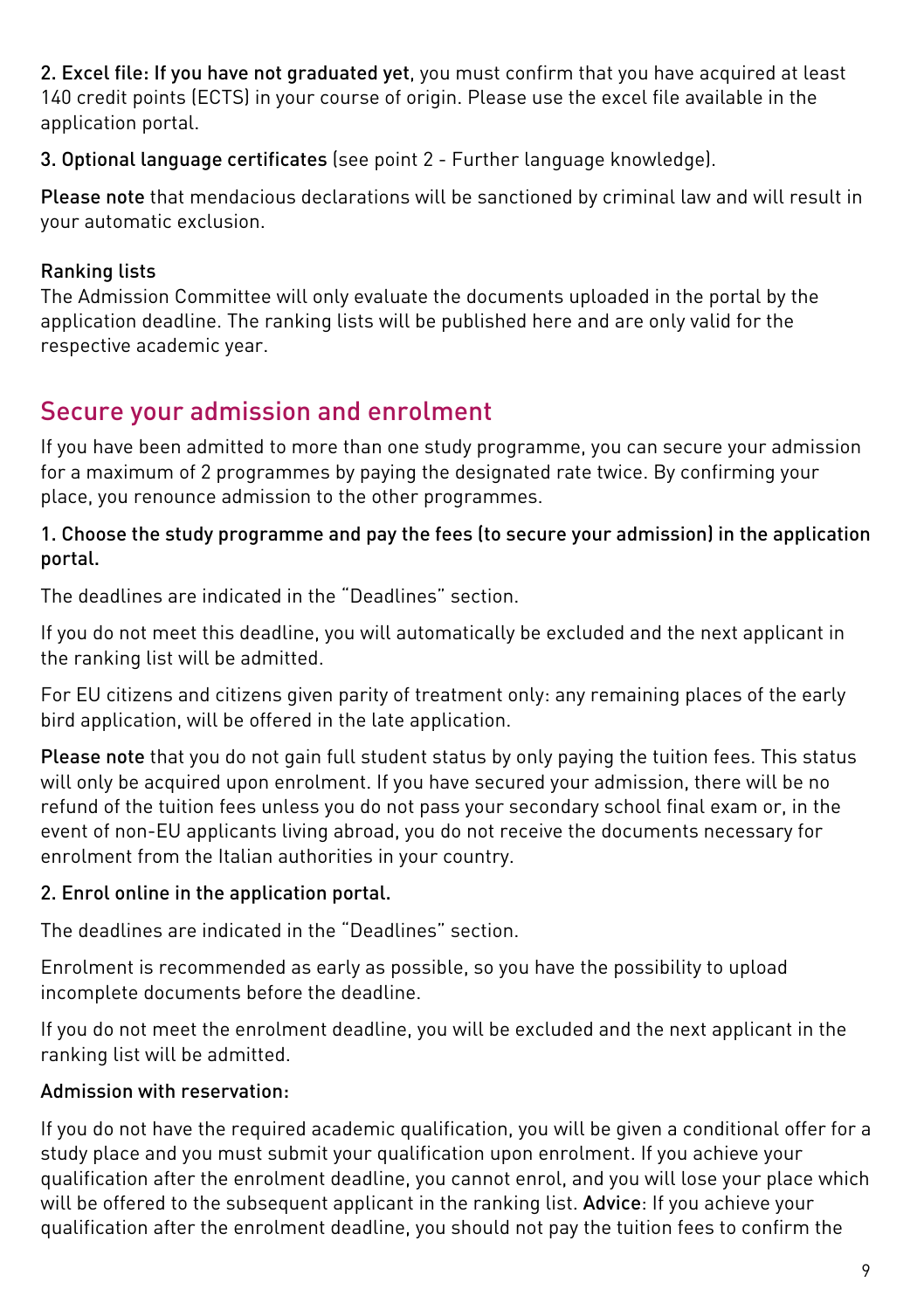study place. You will be able to submit a late enrolment request and, only if there are study places still available, you can enrol by 16 December 2022.

If you have gained your qualification abroad, you must certify that at the universities in the country where you gained your qualification, you can access to a study programme similar to that chosen at unibz. Therefore you must upload (if not uploaded upon application):

- diploma of your qualification
- official translation of your diploma into Italian (translation is not necessary if it has been issued in German or English)

and one of the following:

- the Diploma supplement, where it must be indicated: that you have achieved at least 180 credit points (ECTS) and that the study title gives access to a Master course. In case of doubt, unibz reserves the right to request the Statement of comparability
- [Statement of comparability](https://www.cimea.it/EN/pagina-attestati-di-comparabilita-e-verifica-dei-titoli) of your qualification, issued by the Italian Information Centre on Academic Mobility and Equivalence (CIMEA), in the case the Diploma supplement is missing
- declaration of equivalent value of your qualification, issued by the Italian consulate or embassy abroad, as an alternative to the Statement of comparability

Please note that if you do not possess a valid admission qualification, you could be excluded with Rector's decree even after enrolment.

#### If you are a non-EU citizen living abroad:

If you are eligible for admission (check the ranking lists) and have also applied on [Universitaly](https://www.universitaly.it/index.php/), the Italian Authorities in your own country will issue you the entry visa for studies/university.

This will allow you to arrive in Italy to enrol for the study programme that you have applied for, after passing the admission procedure.

According to Italian law, within 8 working days of your arrival in Italy, you must have applied for the residence permit: as soon as you arrive, get in touch with the Advisory Service and you will be given the necessary information for starting the procedure.

Once you will obtain your residence permit (permesso di soggiorno), you have to hand it in at the Student Secretariat personally or via e-mail.

Students intending to transfer from another Italian University to unibz must submit to the Student Secretariat - at the beginning of the academic year - a copy of the transfer application presented at the university of provenance.

# Tuition Fees

Fees amount to € 1351.50

- 1st instalment (€ 751.50)\*: includes the provincial tax for the right to study of € 151.50 and a revenue stamp of € 16.
- 2nd instalment (€ 600): must be paid by 31 March 2023.